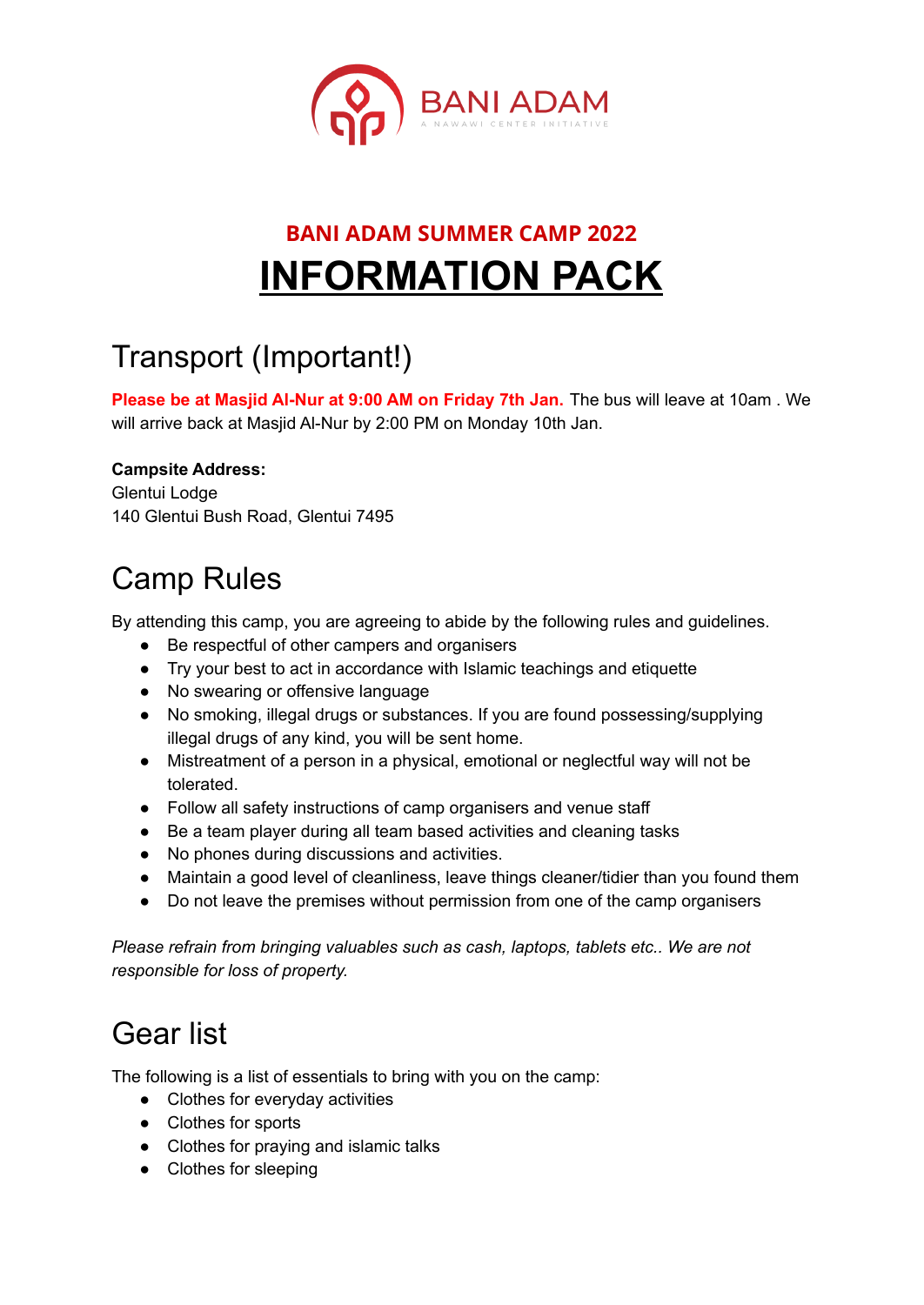

- Togs/Swimwear
- 2x Towels
- 2x pairs of footwear
	- Sneakers or Running Shoes for Everyday activities
	- Slides or Jandals to wear at the base campsite
- Sleeping Bag / Bedding
- Pillow
- Sunscreen
- Toiletries (soap, shampoo, toothbrush & toothpaste)
- Bug spray
- Bag for wet/dirty clothes
- Drinking bottle
- Any medications you need
- Prayer Mat
- Quran
- (optional) Snacks
- (optional) Torch
- (optional) Watch

## Teams & Activities

Attendees will be split into 6 teams. Everyone is responsible for themselves being on time for scheduled activities.

The Bani Adam team will run all activities such as DeenQuest, Mau Rakau (Maori Weaponry), Sports Tournament, Quiz Night, Plays and more.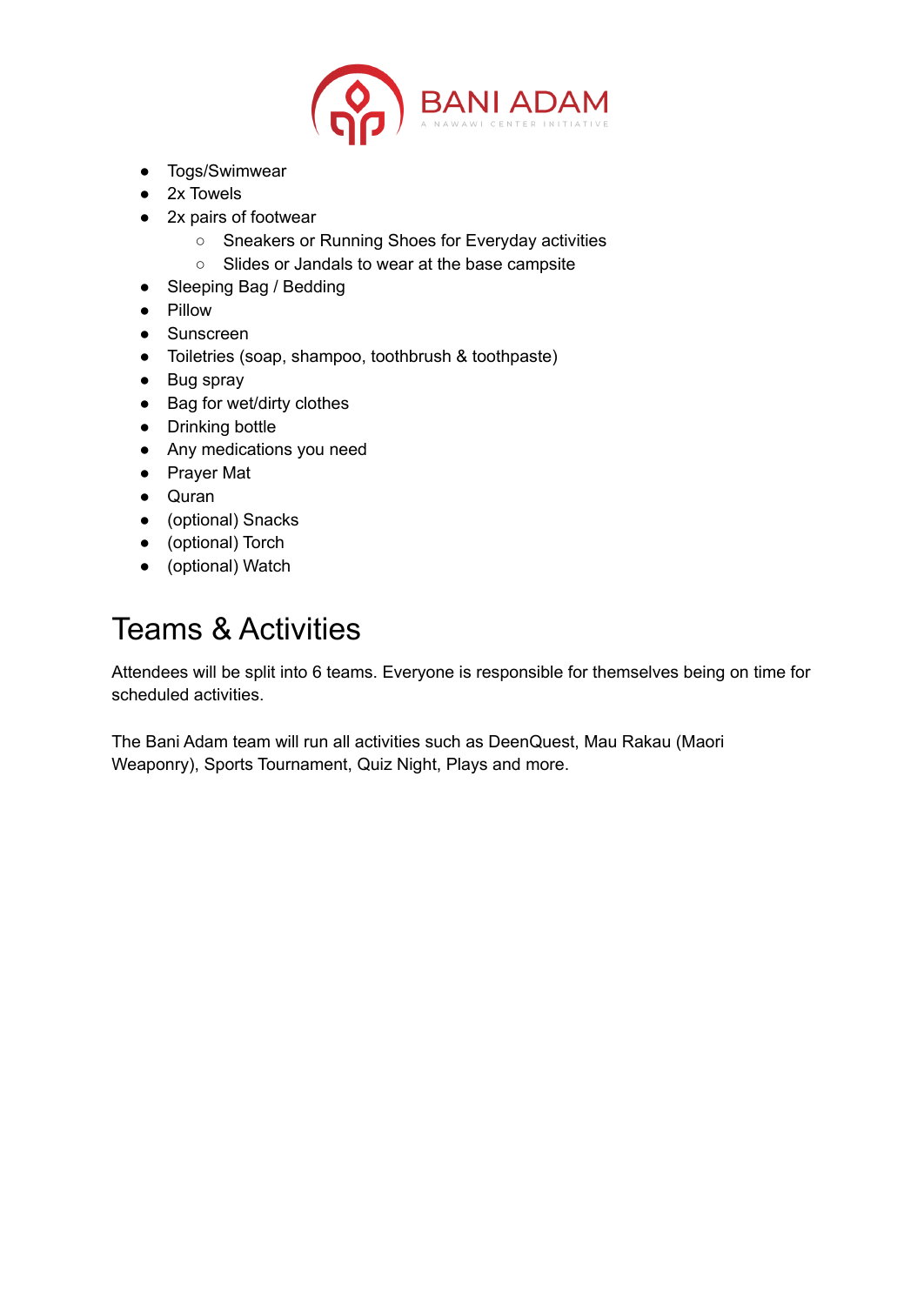

|              |                            | <b>TIMETABLE</b>         |                   |                       |              |
|--------------|----------------------------|--------------------------|-------------------|-----------------------|--------------|
| <b>Times</b> | Friday                     | Saturday                 | Sunday            | Monday                | <b>Times</b> |
| 05:00        |                            | Fajr + Ibadah            | Fajr + Ibadah     | Fajr + Ibadah         | 05:00        |
| 06:00        |                            | Sleep                    | Sleep             | Sleep                 | 06:00        |
| 09:00        |                            | <b>Breakfast</b>         | <b>Breakfast</b>  | <b>Breakfast</b>      | 09:00        |
| 10:00        | <b>Leave Masjid An-Nur</b> | Workshop                 | Workshop          | Cleaning              | 10:00        |
| 11:00        | Arrive                     | Mau Rakau                | Kabadi Tournament | Feedback              | 11:00        |
| 12:00        | Intro + Tour               |                          |                   | <b>Prize Giving</b>   | 12:00        |
| 13:00        | Lunch                      | Lunch                    | Lunch             | <b>Depart Glentui</b> | 13:00        |
| 14:00        | Dhuhr                      | <b>Dhuhr</b>             | <b>Dhuhr</b>      |                       | 14:00        |
| 15:00        | <b>Team selection</b>      | <b>Sports Tournament</b> |                   | <b>Deen Quest</b>     | 15:00        |
| 16:00        | <b>Athletics</b>           |                          |                   |                       | 16:00        |
| 17:00        |                            | Free Time                | Free Time         |                       | 17:00        |
| 18:00        | $Asr + Talk$               | Asr + Talk               | $Asr +$ Talk      |                       | 18:00        |
| 19:00        | <b>Dinner</b>              | <b>Dinner</b>            | <b>Dinner</b>     |                       | 19:00        |
| 20:00        | <b>Team Flags</b>          | Free Time                | Prepare for plays |                       | 20:00        |
| 21:00        |                            |                          |                   |                       | 21:00        |
| 21:30        | Maghrib                    | Maghrib                  | Maghrib           |                       | 21:30        |
| 22:00        | Judging                    | <b>Quiz Night</b>        | Plays             |                       | 22:00        |
| 23:00        | Free time                  |                          |                   |                       | 23:00        |
| 23:30        | Isha                       | Isha                     | Isha              |                       | 23:30        |
| 00:00        | Lights out                 | Lights out               | Lights out        |                       | 00:00        |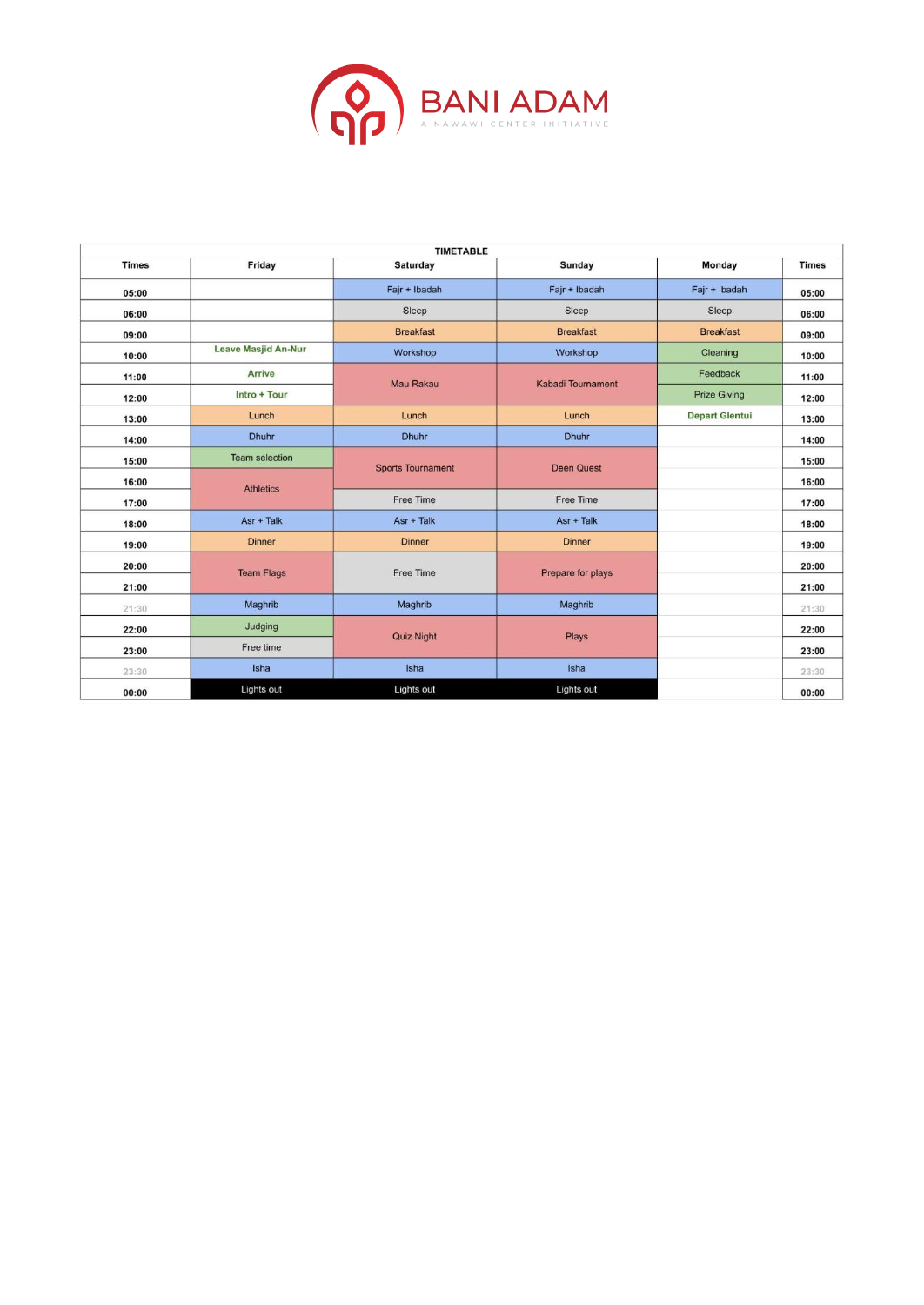

# IMPORTANT COVID-19 RULES!

You MUST have your Vaccine Passport on you (phone, downloaded or printed) when you arrive at the masjid, BEFORE entering the bus or departing in your car.

If you are taking your own transport to the camp, we still require everyone to come to Masjid Al-Noor at 9:00am, as we need to scan everyone's pass before leaving Christchurch. This will also ensure that everyone arrives at the same time.

If you don't have your Vaccine pass, unfortunately you will not be allowed to attend the camp.

Set up your Vaccine pass here: <https://mycovidrecord.health.nz/> (see image below)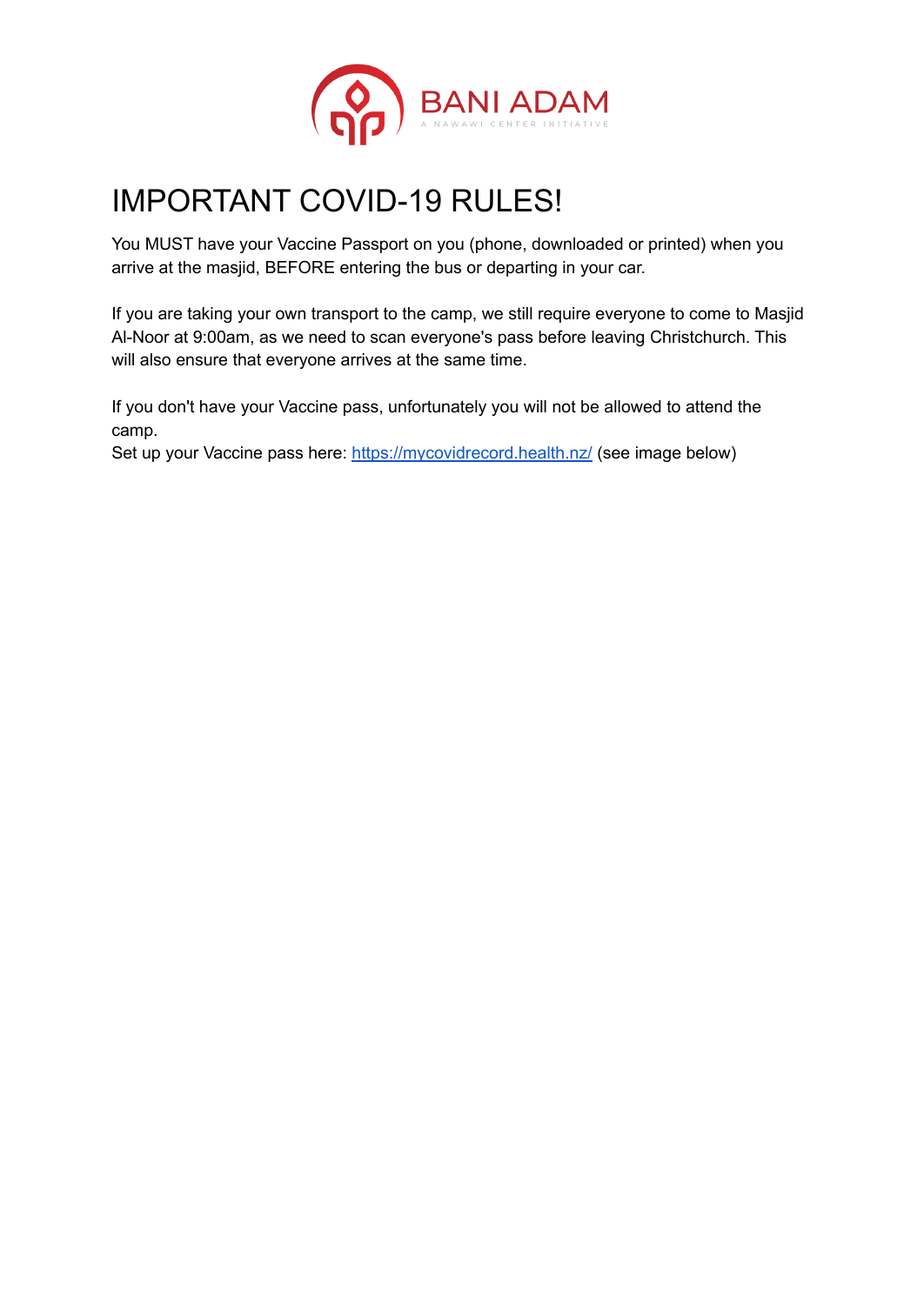



#### **Request My Vaccine Pass**

- 1. Log in to My Covid Record at https://mycovidrecord.health.nz
- 2. In the Passes and certificates section, select Request pass or certificate

|   | Request My Vaccine Pass for use in Aotearoa New Zealand or an International Travel Vaccination Certificate for use<br>overseas. This will take 1-2 minutes and your pass or certificate will be emailed to you within 24 hours. |                                      | Book a COVID-19 vaccination    | Ø |
|---|---------------------------------------------------------------------------------------------------------------------------------------------------------------------------------------------------------------------------------|--------------------------------------|--------------------------------|---|
|   | <b>Request pass or certificate</b>                                                                                                                                                                                              | <b>About passes and certificates</b> | Get a COVID-19 test            | 它 |
|   | <b>COVID-19 vaccination record</b>                                                                                                                                                                                              |                                      | View My Health Account details | 啓 |
|   |                                                                                                                                                                                                                                 |                                      |                                |   |
| 昌 | <b>Pfizer BioNTech COVID-19</b><br>Dose 1                                                                                                                                                                                       | 07 August 2021<br>$\sim$             |                                |   |
| δ | <b>Pfizer BioNTech COVID-19</b><br>Dose 2                                                                                                                                                                                       | 31 August 2021<br>$\sim$             |                                |   |
|   | Incorrect vaccination details?                                                                                                                                                                                                  |                                      |                                |   |

3. The Select a pass or certificate screen will open. Select My Vaccine Pass and then select Continue

| for use within Aotearoa New Zealand<br><b>International Travel Vaccination Certificate</b><br>for use overseas | <b>My Vaccine Pass</b> |  |
|----------------------------------------------------------------------------------------------------------------|------------------------|--|
|                                                                                                                |                        |  |
|                                                                                                                |                        |  |

4. In the Your Details screen, enter the email address that your vaccine pass should be sent to and select Request Pass

Page 1 of 2